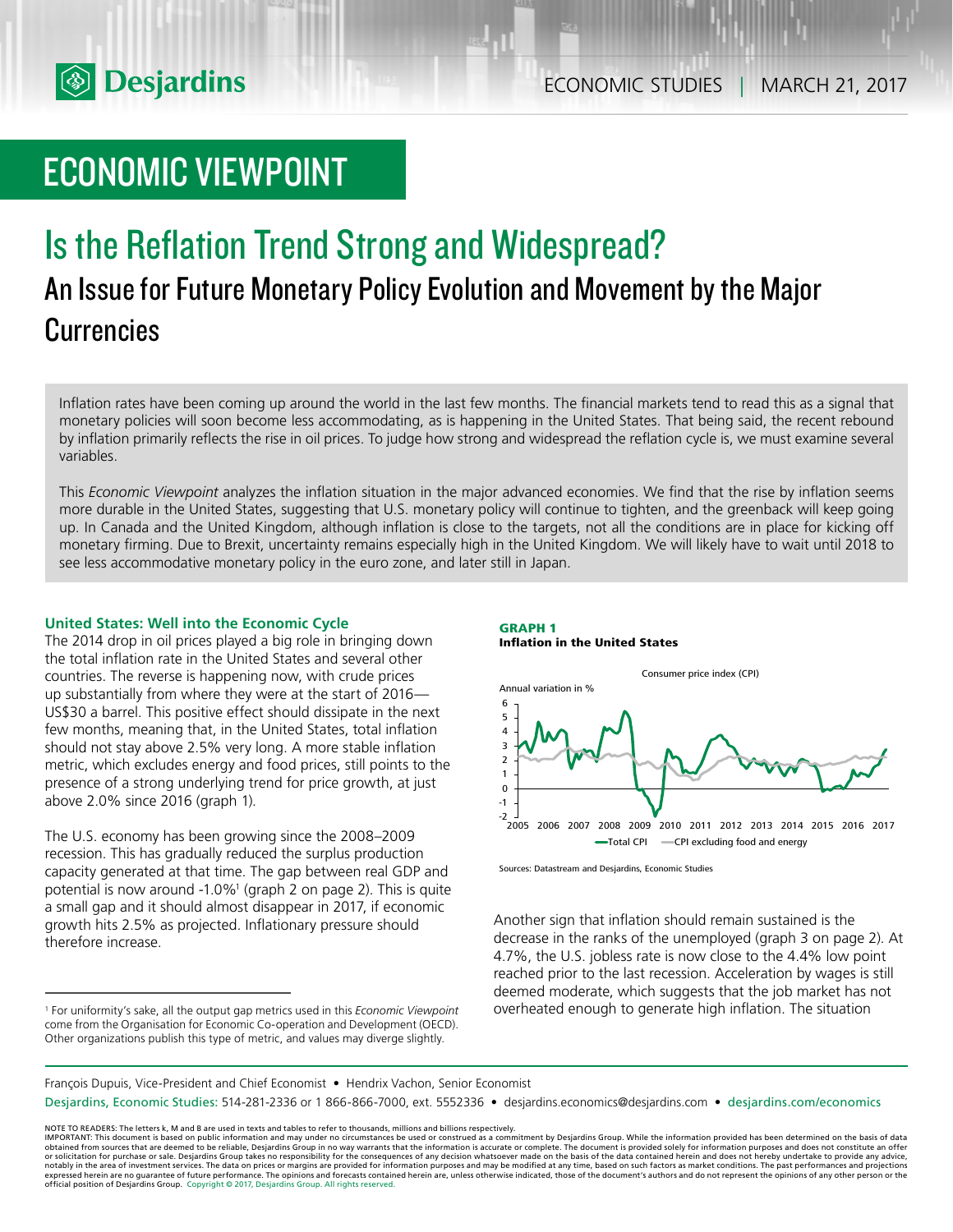

**GRAPH 2**





#### **GRAPH 3 U.S. job market**



Sources: Datastream and Desjardins, Economic Studies

could change quickly, however, and it could be risky to slow U.S. monetary firming just because of overly weak wage growth.

# **Euro Zone: Lagging Behind the U.S. Cycle**

The picture in the euro zone is very different from the United States. While total inflation recently rebounded there as well, core inflation excluding energy and food prices is much lower, at just under 1.0% (graph 4).

#### **GRAPH 4**





Sources: Datastream and Desjardins, Economic Studies

This difference exists because the euro zone is lagging behind the U.S. economic cycle. After the 2008–2009 financial crisis, the euro zone was hit with another shock in 2012 when the sovereign debt crisis affected several nations in the region and threatened to break the monetary union. The euro zone still has a gap of about 2.0% between its real GDP and potential (graph 5). With an expected 1.6% economic growth in 2017, the output gap will remain large. The European Central Bank (ECB) is showing a little more optimism with a growth forecast of 1.8%. However, that will not be enough to catch up with the U.S. cycle. More evidence of the existence of excess production capacity in the euro zone is that the unemployment rate remains far from the 7.2% low set in 2008 (graph 6). At 1.4%, wage growth is also very weak; it was close to 3.5% at the start of 2008.

## **GRAPH 5 Economic cycle in the zone euro**



and Desjardins, Economic Studies

# **GRAPH 6 Job market in the euro zone**



Sources: Datastream and Desjardins, Economic Studies

Another challenge lies in the fact that some zone countries remain on shaky ground financially. The ECB's current policy provides some stability there. Economic and financial conditions would likely have to improve rapidly in 2017 to prompt the ECB to change course. Moreover, before it starts to consider firming, the ECB will first have to stop buying securities; for now, the program is scheduled to run until the end of the year. It would be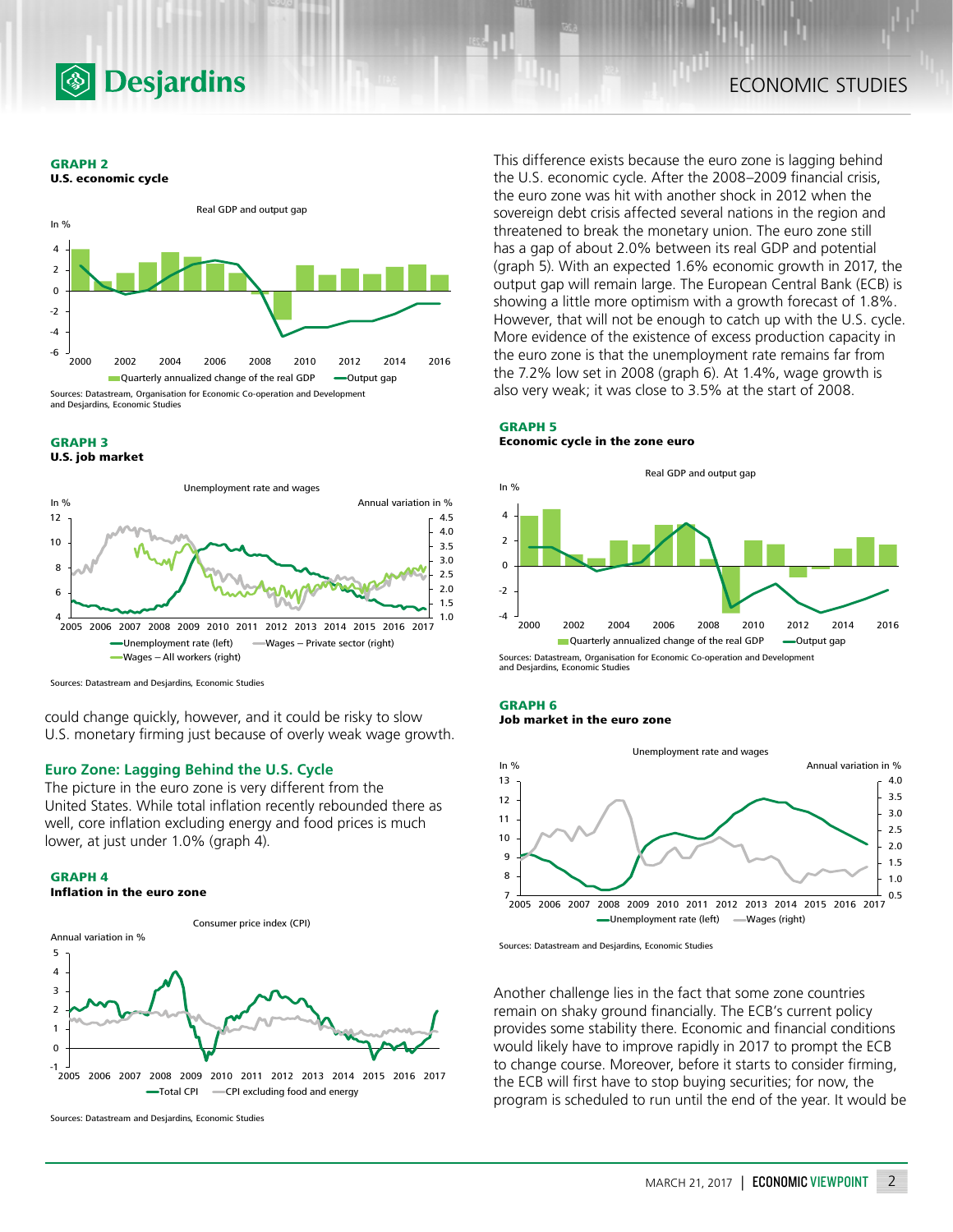

surprising for the ECB to raise its key rates before it wraps up its securities purchasing program.

## **United Kingdom: Brexit changed the situation**

Britain's economic numbers are similar to the United States'. Price growth is a little weaker, with total inflation at 1.8% and inflation excluding food and energy at 1.6%, but it is trending up (graph 7). Moreover, the economy has been growing



# **Inflation in the United Kingdom**



Sources: Datastream and Desjardins, Economic Studies

### **GRAPH 8**

**U.K. economic cycle**



and Desjardins, Economic Studies





Sources: Datastream and Desjardins, Economic Studies

since the 2008–2009 crisis and the gap between real GDP and potential has almost closed (graph 8). At 4.7%, the unemployment rate is close to levels observed before the last crisis (graph 9). As in the United States, wage growth remains moderate.

The picture created by the British data could argue for monetary firming. However, the June 2016 referendum on Britain leaving the European Union (Brexit) changed the situation. Although the economy has been very resilient so far, we can assume the situation will deteriorate once formal negotiations begin or Brexit becomes official. The Bank of England should therefore remain cautious in its future monetary policy decisions. We must also consider that some of inflation's recent acceleration is associated with the pound's plunge. This effect should eventually evaporate, but could be delayed by ongoing pound depreciation.

### **Japan: Hard to Make Inflation Grow Faster**

In Japan, inflation has been struggling to stay in positive territory (graph 10), yet there does not seem to be any substantial surplus production capacity. The gap between real GDP and potential is close to 0%, which should normally come with inflationary pressure (graph 11). The job market also seems to have tightened up in the last few years; the jobless rate is close

#### **GRAPH 10 Inflation in Japan**



Sources: Datastream and Desjardins, Economic Studies

#### **GRAPH 11 Economic cycle in Japan**

Real GDP and output gap

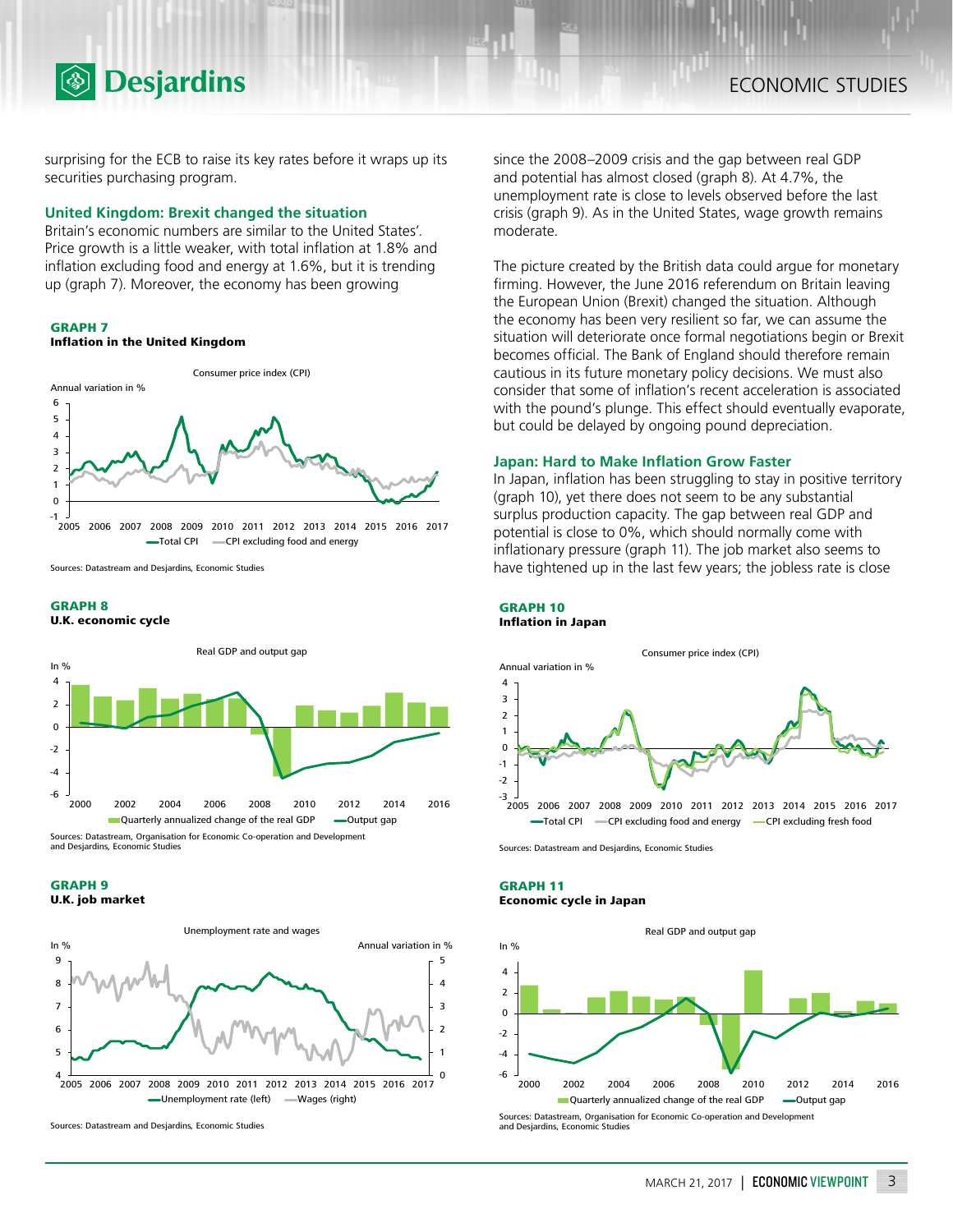to 3.0% (graph 12). However, wage growth remains very weak, at around 1.0%.

# **GRAPH 12**



Sources: Datastream and Desjardins, Economic Studies

**<b>Desjardins** 

Japan is a special case. The Bank of Japan (BoJ) seems to be unable to get inflation expectations up on a lasting basis despite highly accommodative monetary policy and the adoption of an average inflation target of 2%. The target came into effect last fall; it means that the more inflation stays below 2%, the more tolerant the BoJ will be when inflation goes above that mark. The onset of Japanese firming therefore seems quite remote. Moreover, even if inflation finally goes up, the potential for economic growth is weak due to the ageing of Japan's population, which greatly reduces the leeway for raising interest rates.

# **Canada: A Lot of Uncertainty Remains on the Horizon**

Canada's total inflation jumped above 2.0% in January. Core inflation measures are just under that and were trending down in the final months of 2016 (graph 13). Canada's economy has been pummeled by the drop in oil prices, which helped slow economic growth in 2015 and 2016. The gap between real GDP and potential also widened in those two years (graph 14).



Sources: Datastream and Desjardins, Economic Studies

**GRAPH 13**

#### **GRAPH 14 Economic cycle in Canada**



There is reason for prudence in conducting Canada's monetary policy. The Bank of Canada (BoC) does not expect the economy to get back to full potential before mid-2018, which suggests that inflation pressures will remain subdued in the meanwhile. Although the job market has been performing well, the unemployment rate is still higher than it was prior to the 2008–2009 crisis, and wage growth is sluggish (graph 15).

## **GRAPH 15 Job market in Canada**



Sources: Datastream and Desjardins, Economic Studies

New risks appeared recently with Donald Trump's win. Canadian businesses could be more cautious and put off some investments until the situation becomes clearer in terms of the future of the free trade agreement with the United States and potential adoption of protectionist or tax measures that would favour U.S. businesses. The rise by bond yields is also a new risk given that Canada's private sector has the highest rate of indebtedness among the G7 nations. For these reasons, it is hard to picture a Canadian key interest rate increase before the second half of 2018. Moreover, the eventual Canadian monetary firming will have to be very gradual, reflecting ongoing extensive prudence in an uncertain environment.